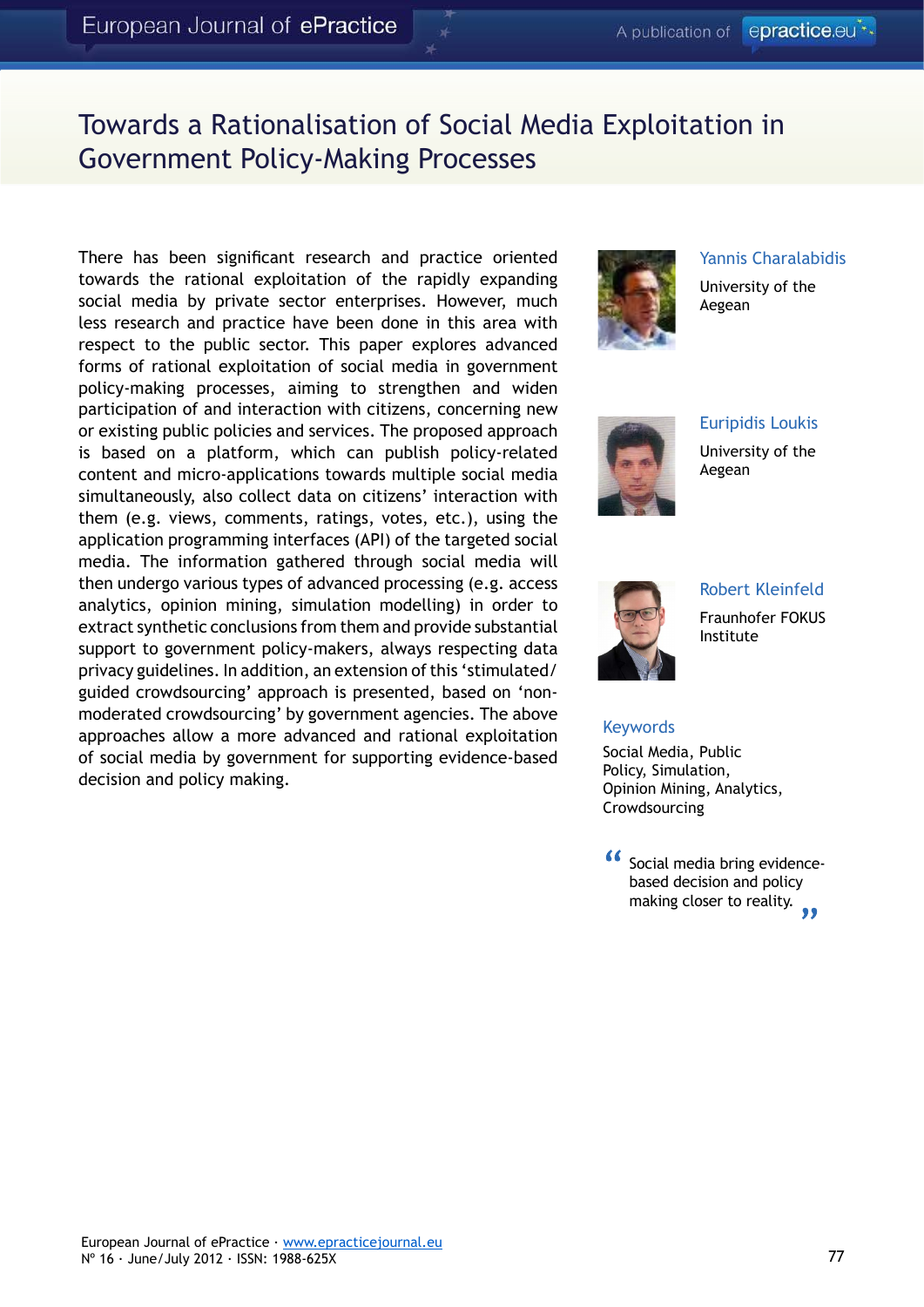#### **1. Introduction**

There has been significant research and practice oriented towards the rational exploitation of the rapidly emerging web 2.0 social media by private sector firms (Constantinides, 2009, 2010; Evans, 2010; Dwivedi et al., 2011). This has generated a considerable body of knowledge on how social media can be used effectively by enterprises for supporting and strengthening various functions, such as marketing, customer relationships, new products development, etc. It is widely recognised that social media already play an important role in many sectors, and this is going to increase tremendously in the near future. However, much less research and practice have been done towards the rational exploitation of social media in the public sector (Punie et al., 2009; Moreira et al., 2010).

Government agencies have been for a long time interested in establishing a communication with the citizens they serve, and this led to the development of public participation ideas and practices, initially based on traditional 'offline' (i.e. non electronic) channels (Barber, 1984; OECD, 2003; Rowe et al., 2000; Rowe et al., 2004). The emergence and increasing penetration of the Internet in everyday life, was used for supporting and widening public participation, giving rise to the development of eParticipation (OECD, 2004; Sanford et al., 2007; Sæbø et al., 2008; Loukis et al., 2011). The first generation of eParticipation was based on the development of numerous 'official' eParticipation spaces operated by government agencies of various levels (e.g. Ministries, Parliaments and Municipalities), offering citizens information on government activities, decisions, plans and policies, and also the possibility to express their opinions and suggestions on various topics. However, the use and outcomes of the first generation of eParticipation were much lower than expected (Chadwick, 2009a; Ferro & Molinari, 2010). Governments assumed that citizens would visit these websites, in order to participate in public debates on various proposed public policies or legislations, and become adapted to the structure, language and rules of these websites; however, this happened only to a limited extent. At the same time, many of the topics discussed were defined by the government and very often did not directly touch citizens' daily problems and priorities. Also, most of the ICT tools used in these government eParticipation websites were not sufficiently user-friendly and appropriate for wide citizens' participation. Web 2.0 social media offer a great opportunity to address the above challenges and proceed to a second generation of a wider and more inclusive eParticipation, leading to a more intensive and deep interaction with the citizens.

Moreover, in many of these social media, there is already significant 'bottom-up' (i.e. initiated by the citizens and not by government agencies) political activity (Chadwick, 2009b; Honeycutt et al., 2009; Agarwal et al., 2011; Larsson et al., 2011); many political discussions are taking place there, political information and news are exchanged and propagated, and offline political events (e.g. movements, demonstrations) are also organised. Therefore, government agencies cannot be absent from these important electronic spaces; they should organise their presence in the web 2.0 social media, in order to express their positions, justify their decisions and policies, and at the same time 'listen' to the citizens and gaining a better understanding of their needs and opinions.

For the above reasons, it is necessary to build up knowledge on how social media can be used rationally and effectively by government agencies in order to promote and enhance participative public policy-making and communication with the society in general. This paper contributes in this direction by exploring advanced forms of taking advantage of the social media in government in order to intensify interaction with citizens, considering new or existing policy, legislation and public services. They are based on the concept of a central platform, which can publish policy-related content and micro-applications to multiple social media simultaneously and also collect data on citizens' interaction with them (e.g. views, comments, ratings, votes, etc.) in an efficient manner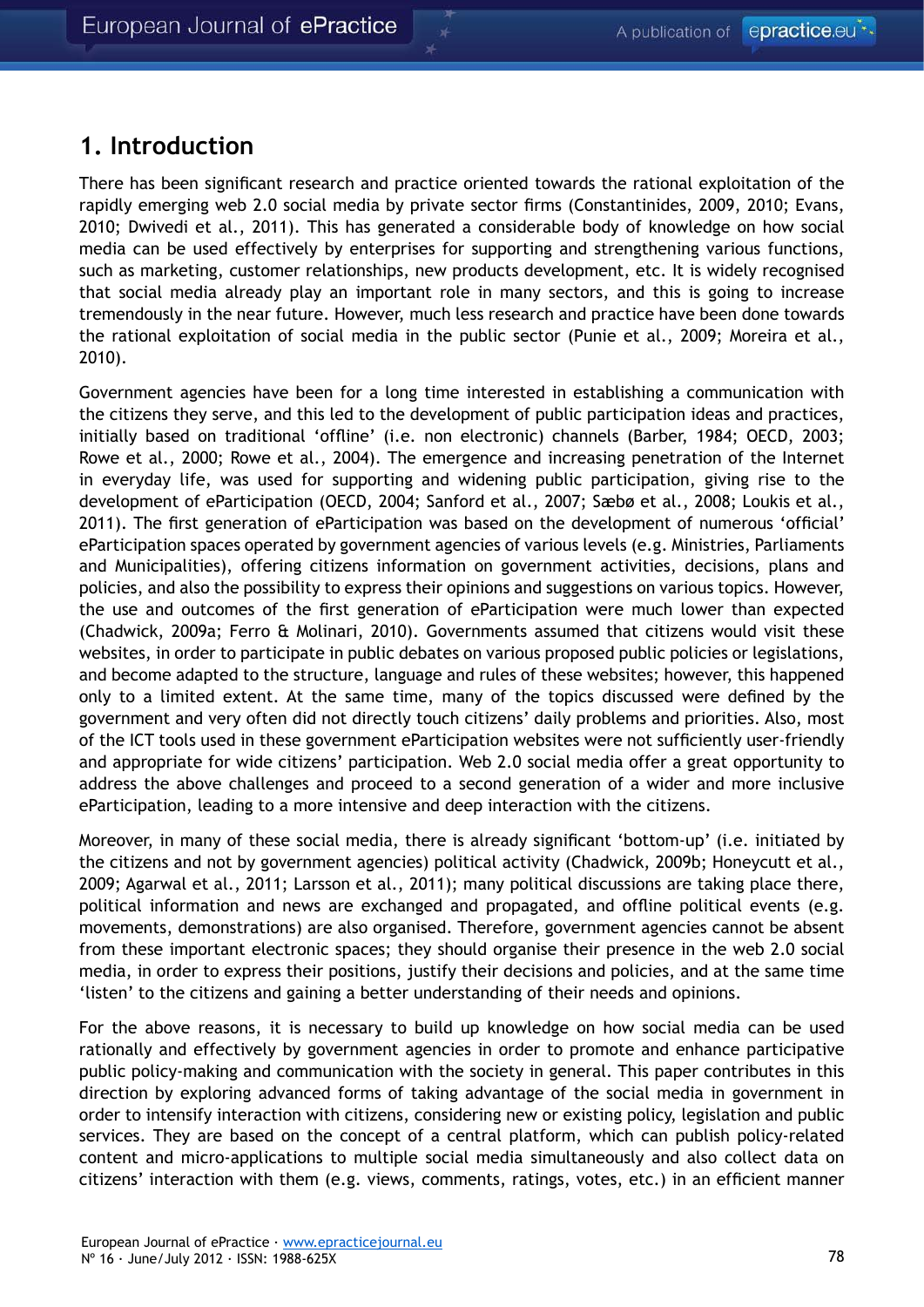using the application programming interfaces (API) of the targeted social media. These interaction data will then undergo various types of advanced processing (e.g. calculations of analytics, opinion mining, simulation modelling) in order to make use of them to the highest possible extent for extracting synthetic conclusions and for providing substantial support to government policy-makers, promoting and supporting evidence-based decision and policy making. This research is conducted as part of a research project called PADGETS ('Policy Gadgets Mashing Underlying Group Knowledge in Web 2.0 Media' - <www.padgets.eu>), which is co-financed by the 'ICT for Governance and Policy Modelling' research initiative of the European Commission. Then, an extension of this '*stimulated/ guided crowdsourcing*' *approach* is described, which is based on '*non-moderated crowdsourcing*', through the collection and analysis of policy-related citizen-generated content from multiple social media. This direction is explored as part of a research project, called NOMAD ('Policy Formulation and Validation through non moderated crowdsourcing' - [www.nomad-project.eu](http://www.nomad-project.eu)), which is co-financed by the 'ICT solutions for governance and policy modelling' initiative of the European Commission.

The paper is organised in seven sections. In section two, the theoretical background of the proposed approach is briefly presented. Then in section three, the architecture of the central platform is described, while in section four, the focus is placed on the decision support functionality provided, which is based on processing citizens' interaction data. In section five, some findings are presented concerning the benefits this approach can provide and the preconditions for its practical application, while in section six, an extension of this approach is described based on the concept of 'nonmoderated crowd-sourcing'. Finally, in section seven, the conclusions are summarised and future research directions are proposed.

## **2. Theoretical Background**

The basic theoretical background for the proposed approach is the 'wicked problems theory' initially introduced by Rittel and Weber (1973), and then further developed by other scholars (Kunz et al., 1979; Conklin et al., 1989; Conklin, 2003). This theory argues that in the last decades the nature of public policy design problems has changed considerably, and this necessitates new and more sophisticated methods for addressing them. In particular, since the societies have become more heterogeneous and pluralistic in terms of culture, values and lifestyles, public policy problems have become 'wicked'; this term denotes that they lack clear and widely agreed definition and objectives; they are characterised by high complexity as there are many stakeholders who perceive different and heterogeneous views of the problem and objectives. The previous generation of 'tame' public policy problems had clear and widely accepted definitions and objectives, and could be solved by 'technocratic' approaches based on the use of various mathematical optimisation algorithms. On the contrary this new generation of wicked public policy problems require a two-phase approach, which combines, on the one hand, public participation in order to formulate a shared definition of the problem and the objectives to be achieved and on the other hand a technocratic analysis to be followed by experts.

Thus, the first and fundamental phase should be a consultation process among problem stakeholders (i.e. all the groups affected by the social problem that a public policy attempts to address), during which negotiations take place, aiming to synthesise the existing different views and formulate a shared definition of the problem and the objectives to be achieved. Based on this, a technocratic analysis by experts can proceed in the second phase, using mathematical optimisation algorithms for the well-defined at that phase problem (i.e. based on the shared definition of the problem and the objectives that have been formulated in the first phase).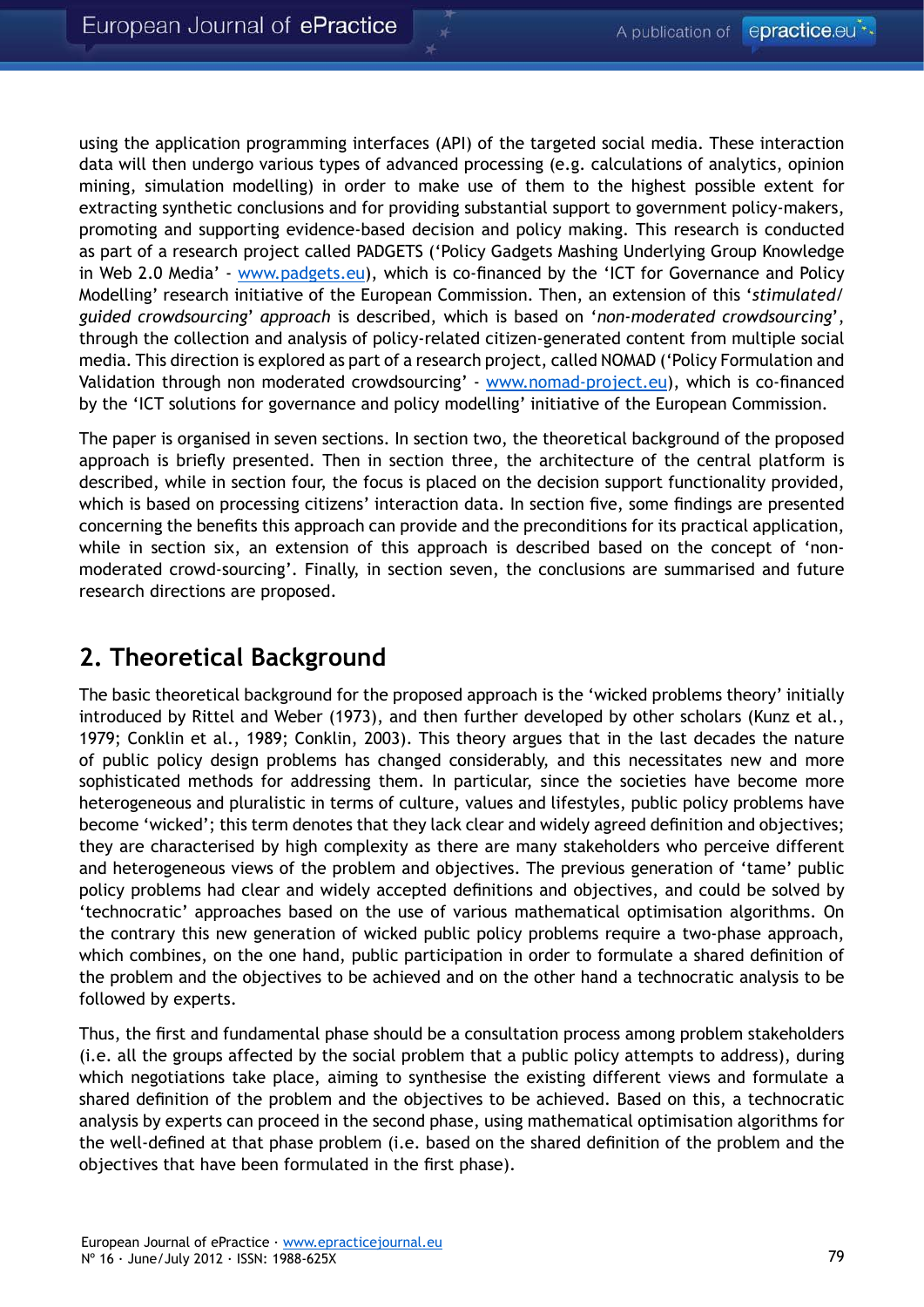Subsequent research on this approach (Kunz et al., 1979; Conklin et al., 1989; Conklin, 2003) has revealed that it can be greatly supported by the use of information and communication technologies (ICT), and in particular by appropriate 'Issue Based Information Systems' (IBIS), which can "stimulate a more scrutinised style of reasoning, which more explicitly reveals the arguments. It should then help identify the proper questions, to develop the scope of positions in response to them, and assist in generating dispute" (Kunz et al., 1979).

The emergence of the Web 2.0 social media creates even more opportunities for a wider and more inclusive application of the above participative approaches, which involves more citizens and social groups than previously. It enables a stronger interaction among government institutions and the multiple stakeholder groups affected by a new public policy (e.g. having the form of a new legislation or a new public service). Social media, due to their ease of use, wide reach and high popularity among Internet users (attracting large numbers of citizens from various diverse groups with regard to education, age, sex, ethnicity, religion, and political beliefs) allow a wider and more inclusive discourse and synthesis of views on public policy problems that government faces. Additionally, social media enable government agencies to collect large amounts of experience and knowledge acquired by citizens on the highly complex public policy issues under discussion ('crowdsourcing'), rapidly, efficiently and at a very low cost (Brabham, 2008; Nam, 2012). These can result in better and more socially-rooted and balanced public policies, taking into account the views, objectives and knowledge of a greater number of citizens. Governments have started moving in the above direction, but currently they limit themselves to isolated, fragmented and non-coordinated uses of some Web 2.0 social media for the above purposes (Punie et al., 2009; Moreira et al., 2010). Therefore, it is necessary to build up knowledge on how social media can be used more rationally and effectively by government agencies in order to promote and enhance participative public policy-making and communication with the society in general. Our research contributes in this direction.

## **3. Platform Architecture and Functions**

The proposed approach of using rationally and effectively web 2.0 social media for making more participative their public policy-making processes is based on a central platform which can i) publish policy-related content and micro-applications to multiple social media (SM<sub>1</sub>, SM<sub>2</sub>, .., SMn) simultaneously, ii) collect data on citizens' interaction with this posted content/applications (e.g. relevant citizens views, comments, ratings, votes, etc.) in an efficient manner using the application programming interfaces (API) of the targeted social media, and iii) make advanced processing of the collected data (e.g. calculations of analytics, opinion mining, simulation modelling) (Figure 1).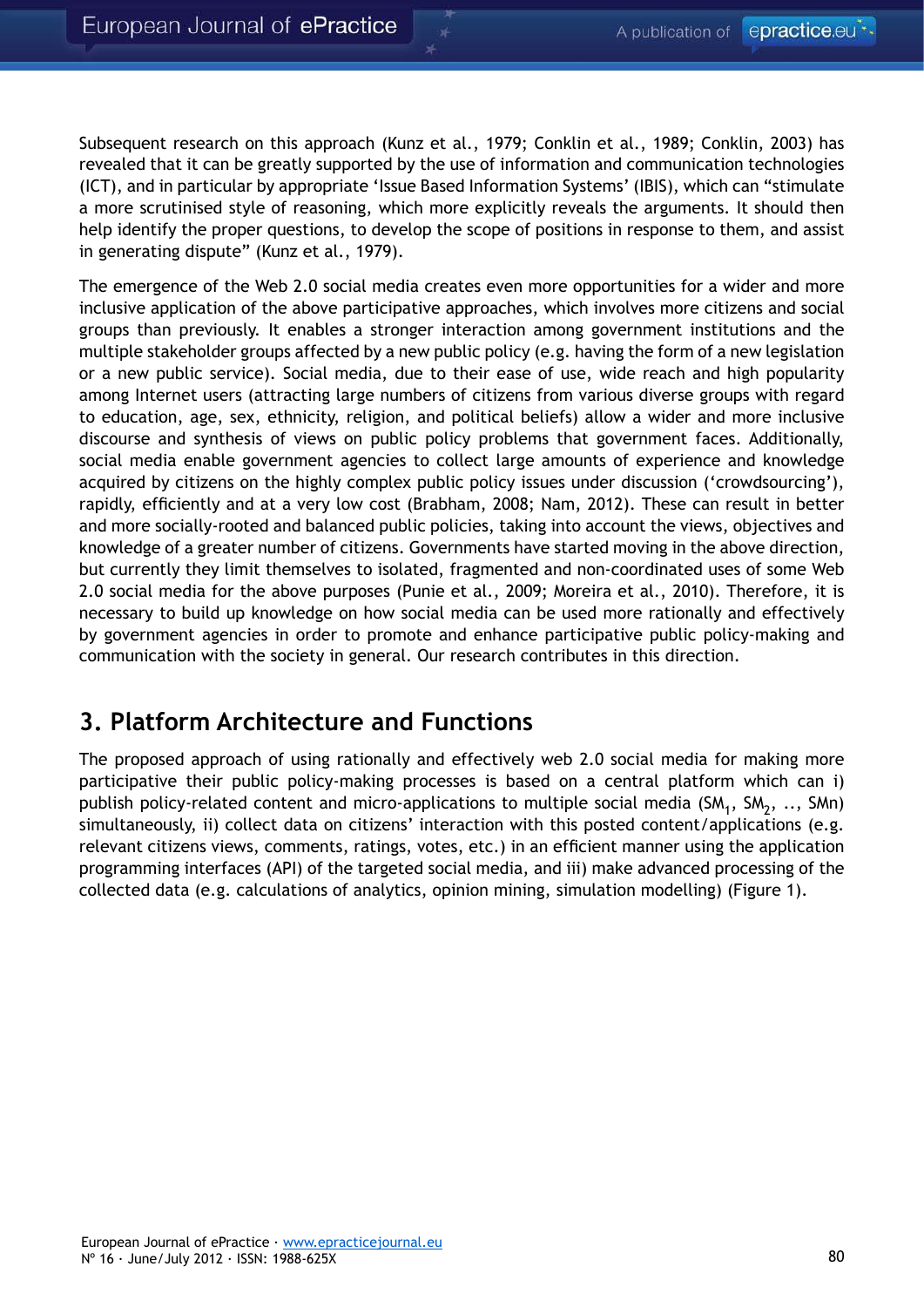

Figure 1: The PADGETS architectural framework

This enables government agencies to develop electronic political campaigns on various public policy issues under discussion across multiple social media. For this purpose, a package of relevant multimedia content will be created (e.g. short description, longer description, video, images, etc.), which then will be distributed to multiple social media (attracting the main groups of citizens that government wants to involve in the discussion), according to the type of content each of them can host; for instance, the short description can be published on Twitter, the longer one in one or more relevant blogs, the video on YouTube, the images on Picasa, etc. In particular, the following categories of social media platforms will be targeted:

- Platforms for Communication, such as Blogs, Internet forums, Presence applications, Social networking sites, Social network aggregation sites and event sites.
- Platforms for Collaboration, such as Wikis, Social bookmarking (or Social tagging) sites, social news and opinion sites.
- Platforms for Multimedia and Entertainment, such as Photo sharing, Video sharing, Livecasting and Virtual World sites.
- Platforms for News and Information, such as Google News, Institutional Sites with a high number of visitors (i.e. EU, Human Rights and WWF sites) and newspaper sites.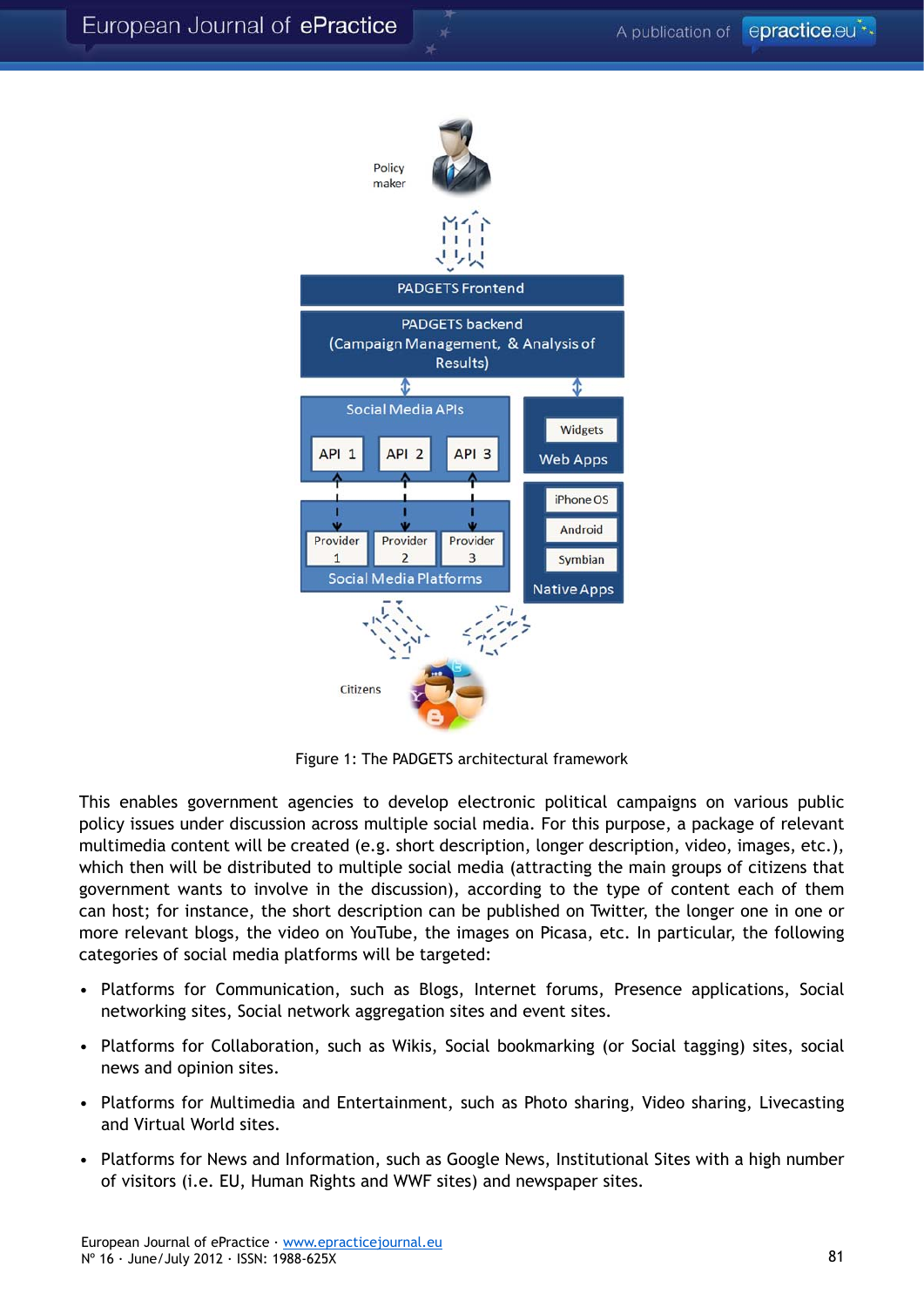• Platforms for Policy-making and Public Participation, such as governmental organisations' forums, blogs, petitions, etc.

In order to examine the feasibility of the aforementioned approach, the APIs of the most popular social media (Facebook, Youtube, Linkedin, Twitter, Delicious, Flickr, Blogger, Picassa, Ustream and Digg) have been analysed. From this analysis, it was concluded that there is a clear strategy of these social media to become more open and accessible to third party applications by conforming to open API standards (Charalabidis et al., 2010). In particular, they provide a rich functionality through their APIs for posting and retrieving content, exposing methods that 'go deeply' into their innermost functionalities and provide third party developers with an ever growing set of capabilities. This includes, on one hand, content push functionality (i.e. methods for publishing text, images, videos or more complex forms of media such as 'events', 'albums' etc); also, a large part of the APIs is dedicated to the creation, uploading, modification and deletion of such content. On the other hand, a functionality that supports the direct retrieval of various types of content generated by users also exists (i.e. methods for retrieving user ratings, unique visits, textual comments, retransmissions to other nodes of a social network). On the contrary, only a few social media allow deploying microapplications in their environment. The above findings from the analysis of the APIs of the most popular social media confirm the feasibility of the proposed approach.

Going into more detail, the technical architecture of the central platform is highly modular, consisting of the following five areas:

- i. Web Front-end, for handling all communication with the policy-maker through the Web (i.e. pages for login/register, getting input from the policy-maker for setting up a campaign, presenting citizen feedback on the campaign to the policy-maker, presenting advanced processing results, etc).
- ii. Mobile Native Application and Widget area, for supporting all the abovementioned types of communication with the policy-makers, and also for providing to the citizens with alternative channels of accessing the platform, reading its policy-related content and commenting on it (through mobile smartphones and Google widgets).
- iii.Publishing, Tracking and Storing Content area, for publishing the volume of different content types provided by the policy-maker across suitable social media platforms, monitoring citizen feedback on the published information and storing all relevant information (published content, citizen interaction, social media analytics).
- iv. Service Discovery, Composition and Binding area, for providing the required infrastructure that enable service communication, both internally among the different platform components and externally among the platform components and external systems (such as the native mobile application, widgets and social media platforms).
- v. Decision Support area, for processing all the accumulated set of data (e.g. data provided by the policy-maker, citizen feedback, analytics collected or produced by social media, etc) and providing decision support to the policy-maker on his/her published campaigns. This area is described in more detail in the following section.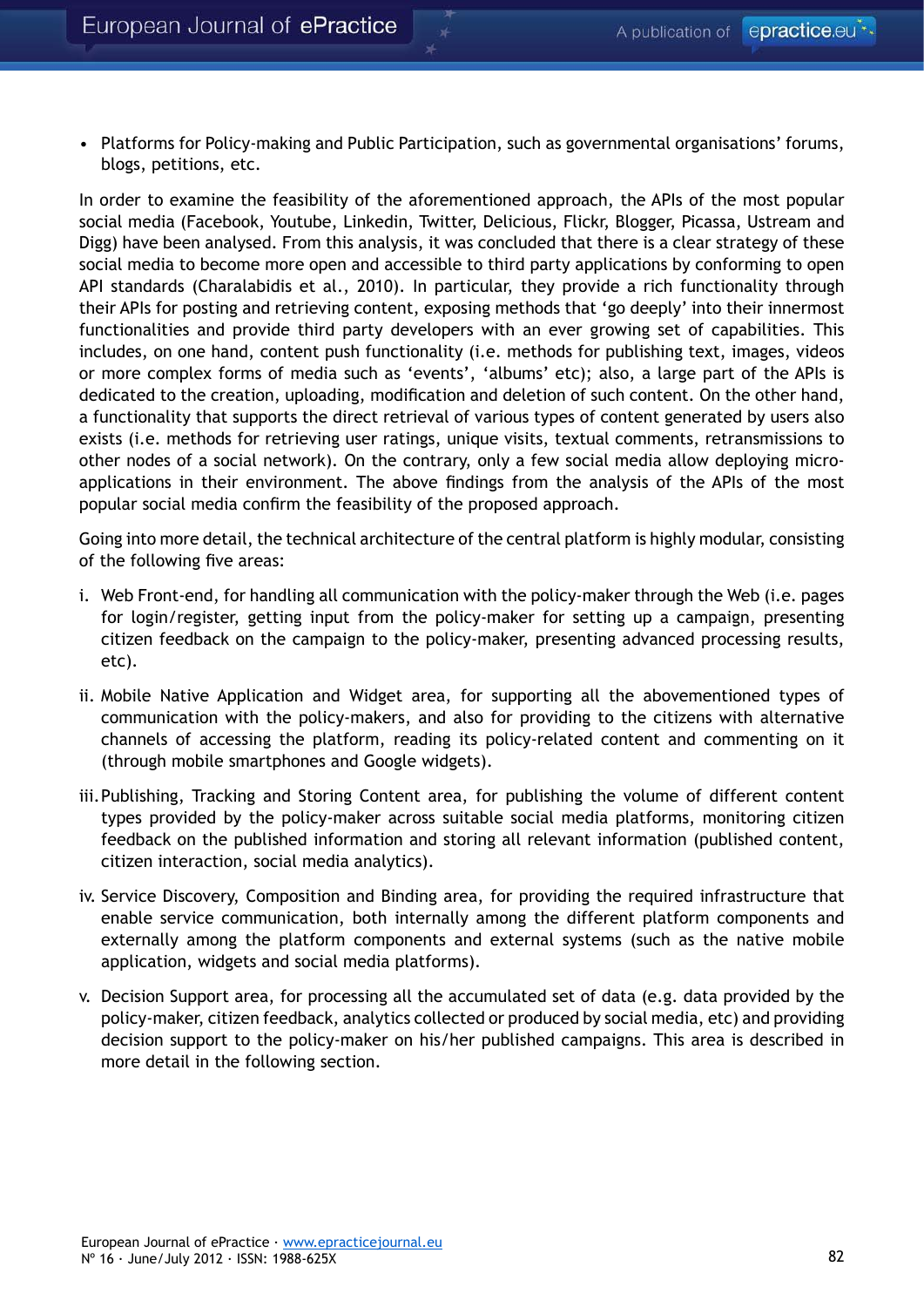#### **4. Policy-maker Decision Support**

The objective of the decision support area of the central platform is to process using various advanced methods the data retrieved from various social media (concerning various types of users' interaction with the policy messages published on them), in order to extract useful decision support information for policy-makers. This information aims to assist the policy-maker in understanding the level of awareness and interest of the citizens about the public policy under discussion, the opinion of citizens about it -in general- (e.g. positive, neutral or negative), the elements of the public policy which are commented, liked or disliked by the citizens, and also their suggestions for improving the policy in question.

The architecture of the decision support area consists of three layers, which are shown in Figure 2.

The first layer will retrieve and process the 'raw analytics' which are provided by the analytics engines that nearly all social media have, either directly through a user interface, or through appropriate methods of their APIs. From the investigation performed on the relevant capabilities of the most popular social media, it has been concluded that a rich variety of such raw analytics can be provided; furthermore, there is a continuous evolution and new development towards this direction.

The second layer will provide more advanced 'PADGETS analytics' focusing on the textual input (e.g. blog postings, opinions, comments, etc.) of the users of the targeted social media. By using social media APIs, the textual input of citizens as postings, comments and opinions will be retrieved and stored in PADGETS central platform. All textual input is produced by the user via interactions with the published policy message. These texts will be processed using methods of opinion mining, in order to identify the general sentiments on these policy messages (classifying them as positive, neutral or negative), and also the particular issues raised and the relevant sentiments (positive, neutral or negative) (Maragoudakis et al., 2011).

Finally, the third layer will include the use of simulation modelling for two purposes: i) for screening the numerous proposals made by citizens in all the targeted social media on public policies under formation or application, by estimating their outcomes (i.e. effects on various important socioeconomic variables), and ii) for projecting in the future the current awareness and interest of citizens in the particular policy and the level of its acceptance (e.g. forecasting their evolution in the next 12 months). This simulation modelling will take input from various 'social indicators' produced by the other two layers (Charalabidis et al., 2011).

From a review of opinion mining methods (Maragoudakis et al., 2011), it has been concluded that a useful body of knowledge has been developed in this area consisting of methods for addressing the following three problems:

- classification of an opinionated text as expressing in general a positive, negative or neutral opinion (document-level sentiment analysis).
- classification of each sentence of such a text as objective (fact) or subjective (opinion), and then focus on the latter and classification of each of them as expressing a positive, negative or neutral opinion (sentence-level sentiment analysis).
- extraction of the particular features/subtopics commented by the authors of these texts, and for each of them identification of the orientation of the opinions expressed about it as positive, negative or neutral (feature-level sentiment analysis).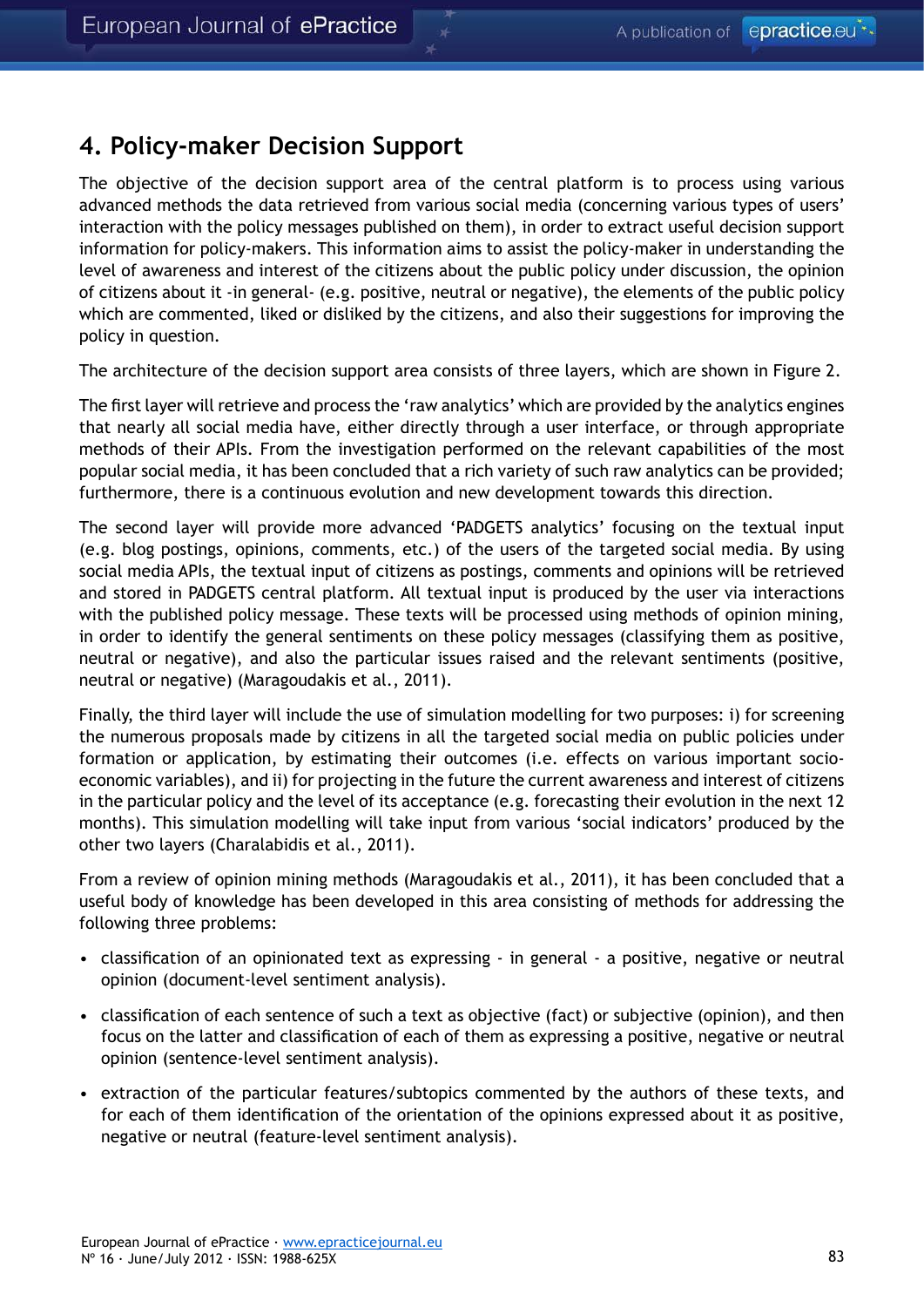

Figure 2: Architecture of the Decision Support Area

Based on the conclusions of this review, a basic framework for the use of opinion mining methods in our central platform has been formulated, consisting of five stages:

- i. Classify each posting on the policy under discussion as positive, neutral or negative, using methods of document-level sentiment analysis, and then calculate relative frequencies of positive, neutral and negative postings.
- ii. For each posting, identify its subjective sentences (expressing opinions) and classify each of them as positive, neutral or negative, using methods of sentence-level sentiment analysis, and then calculate relative frequencies of positive, neutral and negative subjective sentences.
- iii.Compare and integrate findings of the above steps I and II, as well as the findings from the analysis of other types of citizens' non-textual feedback (e.g. numbers of users who voted in favour or against the policy/decision under discussion in an eVote tool, or rated it positively or negatively in an eSurvey tool, or even liked or disliked a relevant content published on social media). This will allow conclusions to be drawn as to the citizens' general sentiments/feelings (positive or negative) on this government policy/decision.
- iv. By further processing all postings on this policy/decision using feature extraction methods, identify the main issues raised and commented by citizens.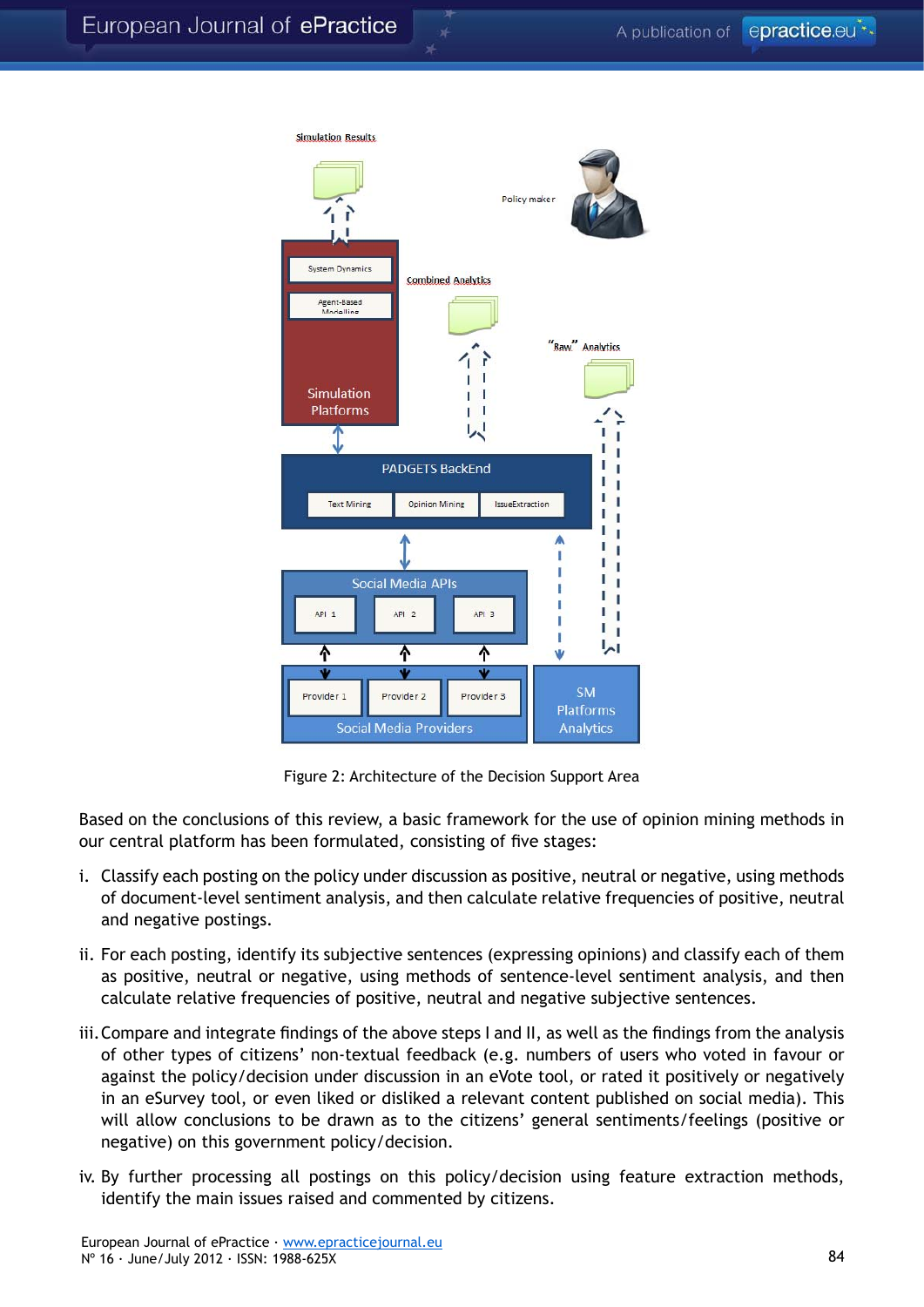v. Finally, for each issue classify each of the postings' sentences containing it as positive, neutral or negative using methods of sentence-level sentiment analysis - opinion orientation, and then calculate relative frequencies of positive, neutral and negative subjective sentences. This will allow the identification of the main issues raised by the citizens and the particular sentiments/ feelings on them (e.g. positive and negative aspects and effects of the policies/decisions under discussion, implementation barriers, improvement suggestions, etc.).

Additionally, a review of the simulation modelling area has been conducted, examining existing approaches as to their suitability for the abovementioned two purposes (for screening the numerous proposals made by citizens, estimating their outcomes and for projecting in the future awareness, interest and acceptance) (Charalabidis et al., 2011). From this review, the following conclusions have been drawn, indicating two main approaches:

a. System Dynamics (Forrester, 1961; Schwaninger et al., 2008) seems to be one of the most promising approaches for the above purposes, which require high/macro level modelling and simulation of complex social or economic systems in continuous time for assessing the impacts of different policy-related proposals. Such systems include various individual processes with 'stocks' (e.g. users and non-users of various services or new technologies, employed and unemployed citizens, citizen groups of various income levels, etc.) and 'flows' among them (e.g. some citizens start using a new technology or service, so they move from the non-users' stock to the users' stock), which are influenced by public policies, so System Dynamics is well positioned for modelling and simulating them.

Another advantage is that Systems Dynamics has been successfully used in the past for assessing the evolution of a number of critical variables of economy and society, such as unemployment, economic development, taxation income, technologies penetration, pollution, poverty, etc. So it is not any more in an 'experimental phase'; it has become mature in terms of knowledge and experience that have been gathered from its use in the above areas.

b. Agent-based Modelling and Simulation (Epstein, 1999; Ferro et al., 2010) can also be useful for the aforementioned purposes, as it can be used for modelling and simulation at both meso- and macro levels. This approach does not require us to define the basic structure of the system in order to estimate its macro behaviour (as in Systems Dynamics), but the behaviour and interaction rules of the individual units (e.g. persons, firms, etc.) instead.

Taking into account that usually for social and economic systems it is easier to define the former (structure) than the latter (behaviour and interaction rules of the individual units), it can be argued that Systems Dynamics might be more advantageous than Agent-based Modelling and Simulation in most cases. However, in cases that it is easier to define behaviour and interaction rules of the individual units, Agent-based Modelling and Simulation might be the preferable approach.

## **5. Findings**

The value generated by the proposed approach has been investigated and elaborated through a series of interviews with experienced staff from the three government agencies participating in the PADGETS project (Piedmont Region, Italy; Observatory for the Greek Information Society, Greece; Centre for e-Governance Development for South East Europe, Slovenia). This value unfolds along a number of dimensions, and may vary among the different phases of the policy-making cycle. In essence, the proposed approach is perceived as a way to further reduce the distance between policy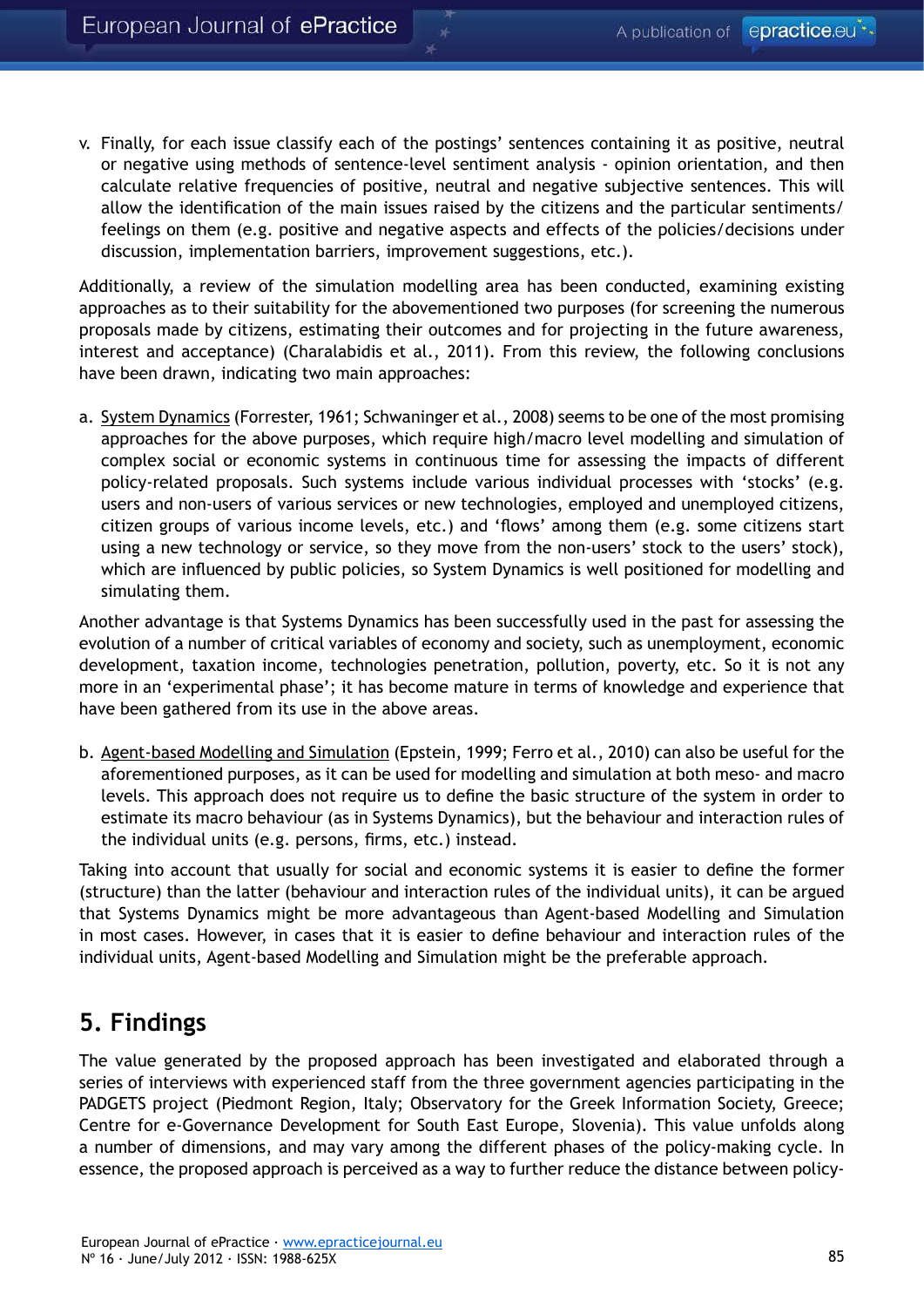making and society's needs, compared with the 'first generation' eParticipation approaches, both in terms of time and tools required. It provides a low cost and efficient mechanism to better inform the policy decision process by providing a clear and dynamic vision of the disparate stakeholders' opinions and priorities, exploiting in a rational and centrally managed way highly popular web 2.0 social media. By giving policy-makers a privileged 'interface' for 'hearing society's voice' directly, in the electronic spaces where citizens choose to express their opinions, the proposed approach enables an innovative way to gather, evaluate and decide upon society's input. Taking into account that public policy design problems are usually 'wicked', as explained in section two, the proposed approach allows for rich interaction among the various stakeholders of the public policy under discussion, and also with the government, in a rational, efficient and low cost way. This facilitates the formulation of a shared definition of the problem to be addressed by each public policy under formulation and the particular objectives to be achieved for this purpose, resulting in better and more socially-rooted and balanced public policies.

It can provide significant advantages over the existing practices of government agencies in this area, which consist mainly in isolated, fragmented and non-coordinated uses of some Web 2.0 social media. The possibility to publish policy-related content from one single point to multiple social media, results in time and cost efficiencies, and also in homogeneity of presence in all these social media. In addition, the ability to collect citizens' interactions and feedback from all targeted social media in a single point, allows a synthesis and - at the same time - a comparison across many different groups of citizens. The central platform generates indirect positive externalities for the different classes of actors engaged in the process, as well as different types of benefits for each actor class: convenient and smooth participation accompanied by more socially-rooted policies for stakeholders; fresh, useful and low cost inputs for policy-makers.

It should be emphasised that electronic campaigns of this kind may be launched at any phase of the policy-making cycle: agenda setting, policy analysis, policy formulation, policy implementation, and policy monitoring and evaluation (according to the phases of the policy-making cycle proposed by the OECD, e.g. see OECD (2003)). The purpose, function and, as a consequence, value proposition of each campaign may vary according to the stage of the policy cycle in which the campaign is launched.

The main novelties introduced by the PADGETS platform can be summarised as follows:

- i. Relaxation of current constraints in terms of size, frequency and quality of citizens' participation. All different stakeholders are free to participate in any policy process they are interested in, at a preferred time, spending the amount of effort they are willing to, and above all using tools they are already accustomed to. From the opposite perspective, policy-makers can continuously access reports pertaining to stakeholders' opinion, being allowed to quickly modify and adapt the policy issues under discussion.
- ii. Integrated management of multiple social media channels. The presence of a Web dashboard dedicated to the policy-maker with the main results of his/her campaigns reduces the complexity and heterogeneity that usually comes, when using different social media platforms, each of which exhibits peculiarities in terms of aims, interfaces, functionalities, target audience, content types and degree of content sharing.
- iii.Creation of an 'open' decision support system. Opening up the decision support process means integrating it with activities carried out over social media platforms. This allows establishing a direct link between government decision process and the external world, as well as to reason on fresh and relevant information, and finally to support and promote evidence-based decision and policy making in the public sector.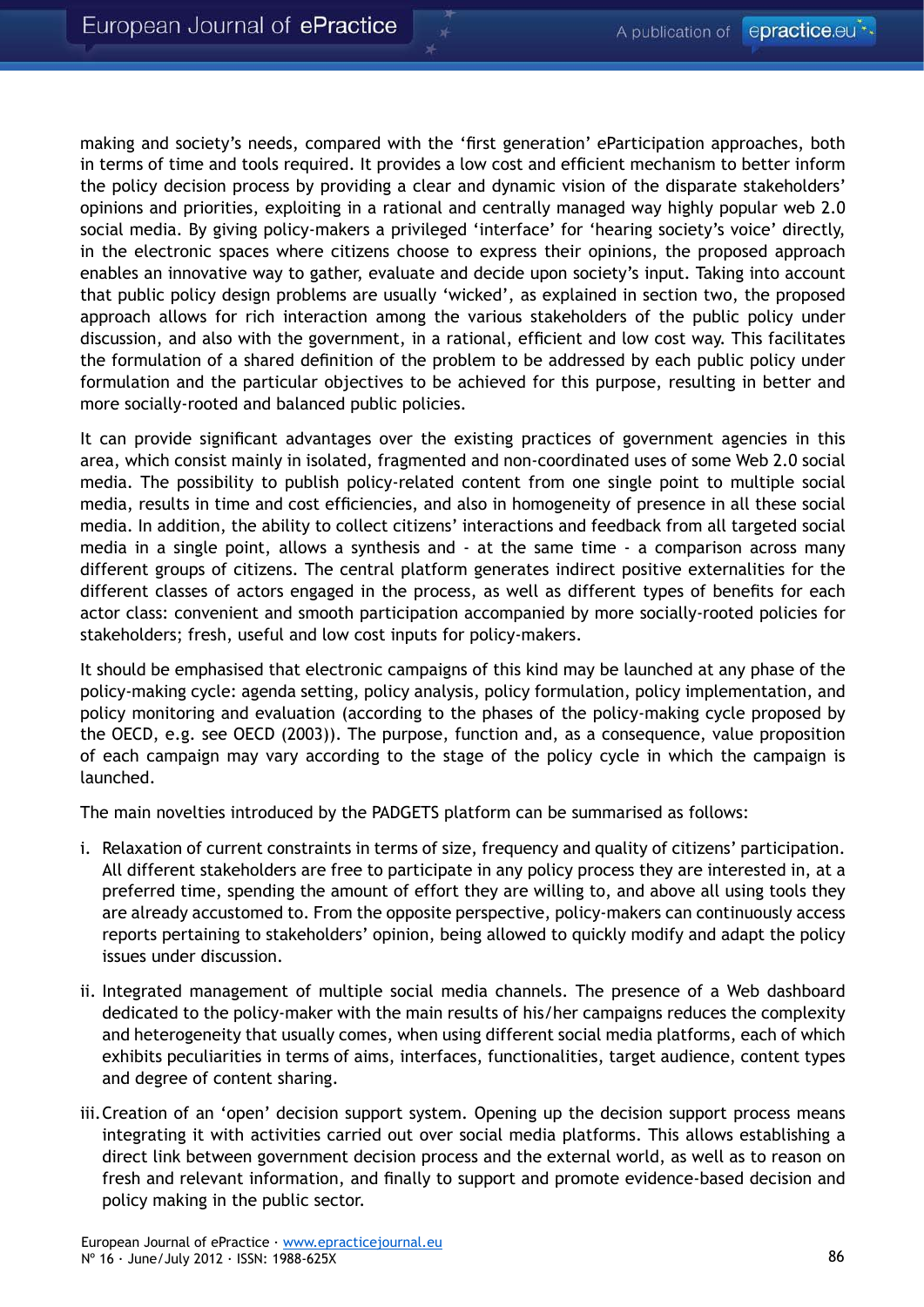iv. Finally, the decision support component provides a number of promising functionalities that generate precious knowledge to be used in order to inform the decision making process. In particular, this component allows to generate snapshots on the levels of awareness, interest and acceptance of a given policy, create possible scenarios of how such levels of awareness, interest and acceptance may vary over time (e.g., in the next 12 months) and, finally, single out relevant opinions emerging from the interaction of the end users with the policy message.

However, the interviewees emphasised the preconditions for the practical application of this novel approach and for realising the above benefits. They clearly mentioned that this new multi-channel approach to eParticipation will require significant interventions and changes in government agencies at the structural, processes, human resources and technological levels:

- It will require the creation of a new organisational unit in order to organise and manage the presence of the government agency in these multiple eParticipation channels, and also to analyse the large quantities of both structured data (e.g. citizens' ratings) and unstructured data (e.g. citizens' postings in textual form) that will be created in these social media.
- Also, new processes should be established for the integration of the results and conclusions of the analysis of the above structured and unstructured eParticipation data in the decision and policymaking processes of government agencies.
- The human resources of these new units must have a particular culture (which is quite different culture from the dominant 'law enforcement' culture of government agencies) and specialised skills for managing efficiently the new electronic modes of communication. In general, government agencies should get accustomed to the style and language of interaction in the web 2.0 social media, and the whole culture around them, characteristics that are quite different compared with the official eParticipation spaces.
- At a technological level, the analysis of the large quantities of unstructured data (in textual form) that will be collected from the above channels (e.g. hundreds or thousands of postings) will require highly sophisticated ICT-based tools for text analysis and opinion mining methods. These tools will have to be integrated into the technological infrastructures of the above channels. Also, the use of these tools is not easy, and requires extensive adaptations and language resources, such as lexicons of polar words, synonyms and antonym.

## **6. Extending the approach**

The approach presented in the previous sections constitutes a kind of 'stimulated/guided crowdsourcing', in which government seeks citizens' knowledge and feedback on a public policy issue through relevant stimulation/guidance it provides to citizens by publishing policy-related content to various social media. Therefore, a natural extension is to proceed towards the concept of the 'non-moderated crowdsourcing', in which the government does not provide such stimulation/ guidance. It can be based on the search by government agencies for content on a public policy under formulation (e.g. concerning health, education, crime), which has been created by citizens in numerous web 2.0 sources (e.g. blogs and microblogs, news sharing sites, online forums, etc.) freely, without any initiation, stimulation or moderation through government postings; this content then can undergo various forms of advanced processing in order to extract from it arguments, opinions, issues and proposals on the particular policy, identify their sentiments (positive or negative), and finally summarize and visualize them (Charalabidis et al., 2012). This can extend the approach presented in the previous sections towards earlier stages of the policy life cycle (e.g. early agenda setting),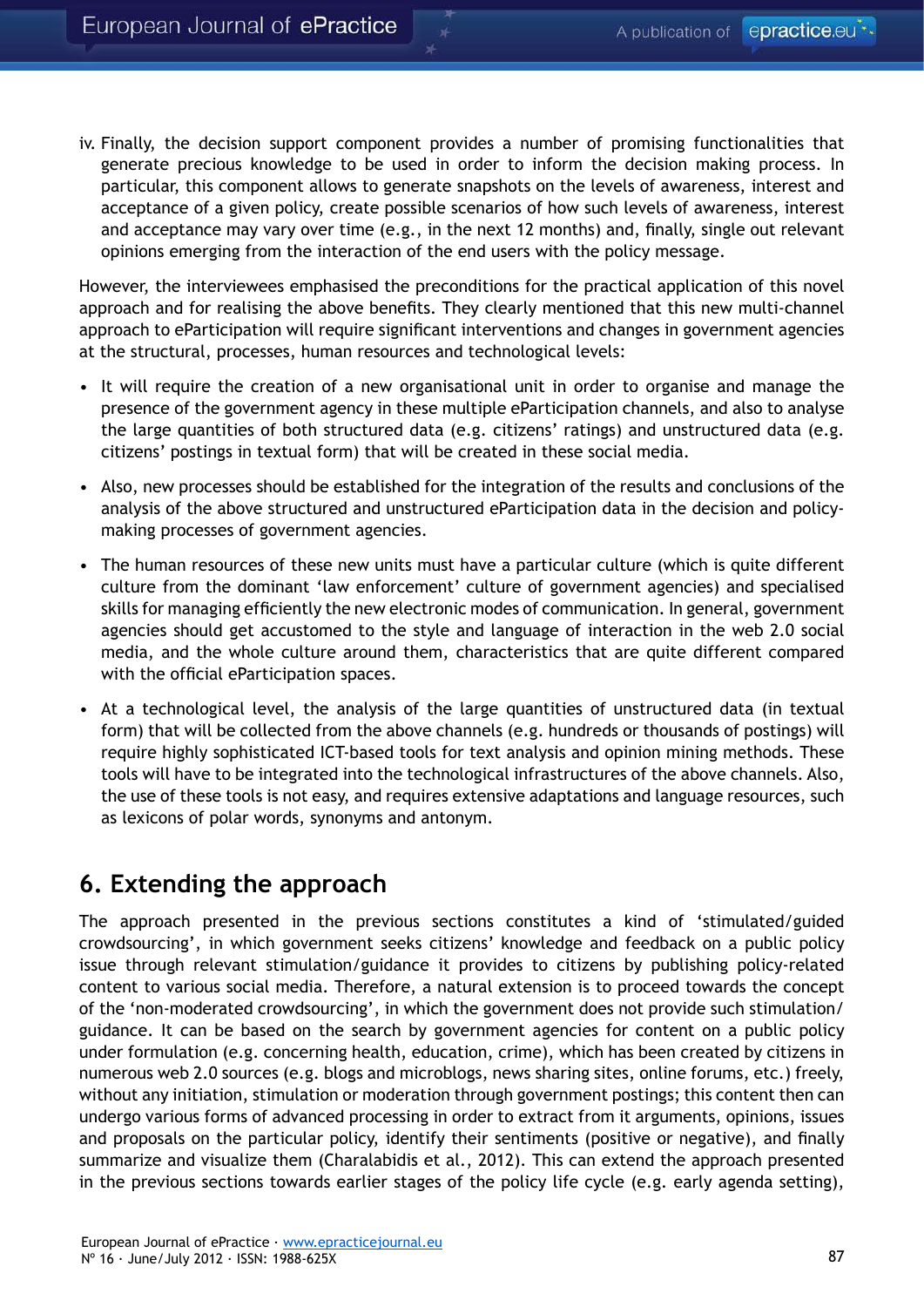while it also allows the exploitation of the vast amount of user-generated content that is created in numerous web 2.0 social media, in order to support governments to understand better the needs, wishes and beliefs of citizens, and create better and more socially rooted policies for addressing them. It leads to an extended approach to the exploitation of social media by government agencies in their policy-making processes. It enables the policy-makers (in a wider sense, e.g. government organisations, members of parliament, politicians) to effectively LISTEN and monitor what citizens say in social media, ANALYSE those conversations and get the main stakeholders positions and opinions, RECEIVE all responses and data properly processes and displayed for an effective use and exploitation, and finally ACT on this information by proceeding to a more active crowdsourcing through postings to various social media.

Therefore this extended approach consists of the following four stages:

- i. Listen: This phase includes listening to and monitoring what people say on a specific domain of government activity under discussion (e.g. based on its vocabulary or ontology of it), and what their needs, their opinions and their proposals are. For this purpose, an advanced web crawler can be used, i.e. a program, which browses the Web and collects relevant content from many sources of information:
- Micro-blogging sites, such as Twitter;
- Blogs including Blogger, WordPress, Typepad & LiveJournal;
- Video sites including YouTube, Vimeo, Metacafe, Bliptv;
- Social networks such as Facebook and MySpace;
- Discussion forums;
- News sites, whether international, national or regional;
- Images sites such as Flickr;
- Corporate sites.
- ii. Analyse: This phase includes analysing the content, in order to identify issues, opinions, arguments and proposals concerning a particular policy domain, which are hidden within the text of the citizens electronic conversations, and creating a semantically rich, accurate stream of data that can be leveraged in the next phases. In particular, each web page found by the crawler can go through a series of automated analysis processes:
- Language detection;
- Opinion and Argument Extraction;
- Sentiment Analysis;
- Argument Summarisation.
- iii.Receive: In this phase, a Position Map of the extracted argument clusters will be constructed, built upon the relevance, the visibility and the sentiment (either positive or negative) of the data collected from the above web hosted conversations. With the use of visual analytics all related data will be presented into a visible form that highlights important features, including commonalities and/or discrepancies. In this context, all the data that comes from sources as diverse as blogs, online opinion polls and government reports are properly displayed in a synthetic manner that allows policy-makers to draw conclusions.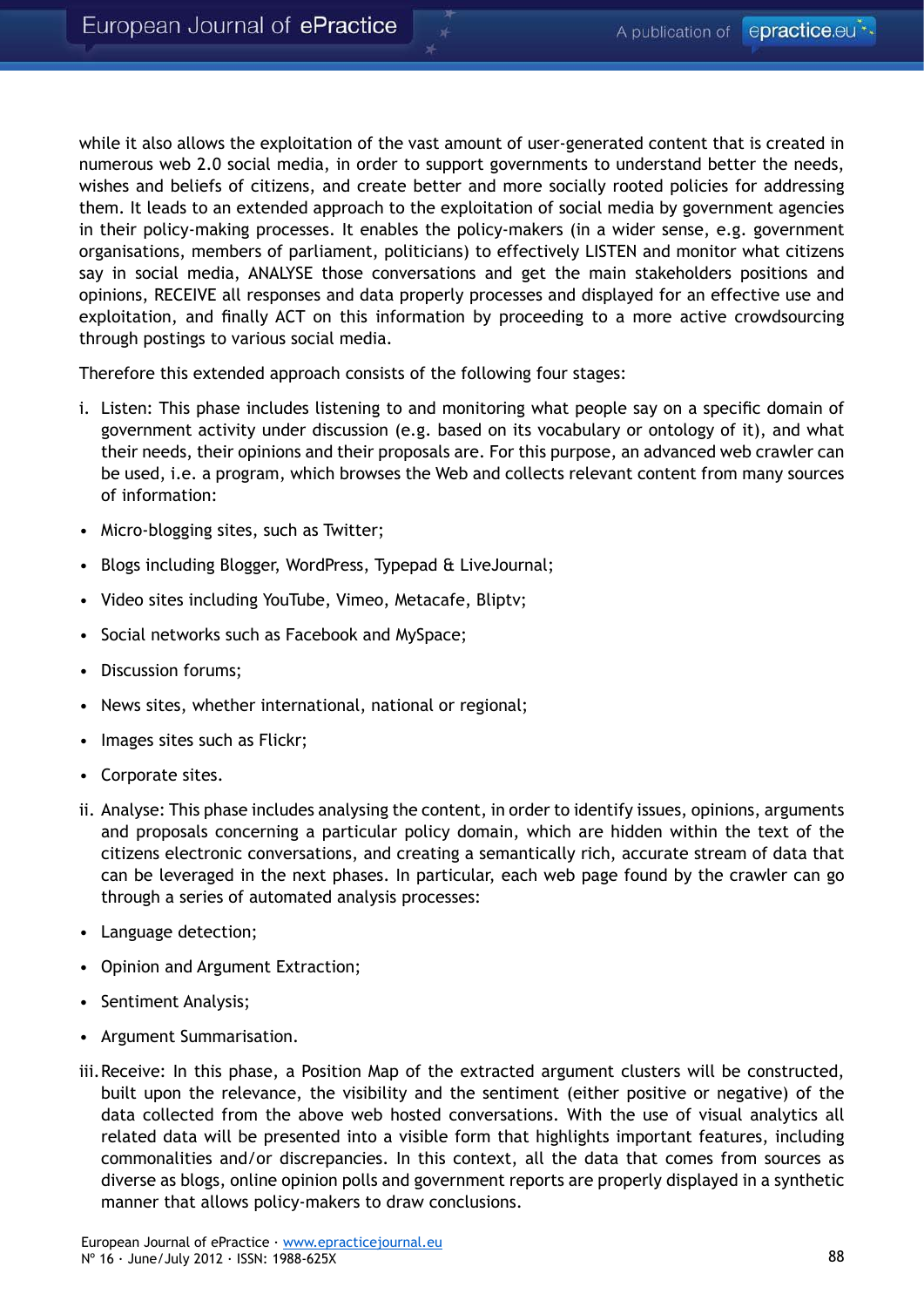- iv. Act: Once the policy-maker finds out about the existing opinions of his constituency regarding a particular domain of government activity, based on the argument extraction and visualisation outcomes, the draft-policy agenda can be formulated accordingly. This can then be tested against social opinion. Using the platform described in the previous sections three and four, it is possible to:
- Publish this draft-policy agenda in multiple appropriate social media;
- Collect citizens' feedback on this agenda;
- Analyse it using the decision support tools described in section four;
- Make the required modifications to the above policy agenda, based on the conclusions of this analysis.

This extended approach is currently investigated, elaborated and evaluated as part of the NOMAD project (mentioned in the introduction). As part of this project, the focus was placed on the three countries - Greece, Austria and the UK - where pilots are going to be organised, and possible sources of political and policy-related content were searched. In all these three countries the core of these sources were numerous political blogs, where extensive political discussion and content generation takes place. Therefore, for each country an initial selection of sources of political discussion was made, based on the rankings of the ALEXA system, since it is the only open source method, which provides a relatively accurate system of website popularity metrics and audience demographics. In particular, all websites with political content which are ranked up to 500th position on ALEXA were initially selected and examined. This analysis revealed that in all three countries there is a considerable number of sources of political content with good popularity (ranked up to 500th position on ALEXA), hence the above extended approach seems to have a considerable content basis.

At the same time, this analysis revealed an important difference among the blogospheres of these three countries. In Austria and the UK there is a much stronger consolidation and concentration, with a small number of political blogs being among the top 500 country websites (38 for Austria and 55 for the UK); on the contrary, in Greece there is a high fragmentation in this area, with a much bigger number of political blogs (100) being among the top 500 country websites. This indicates that the content basis for this extended approach can vary significantly among countries.

## **7. Conclusions**

Governments have started using the rapidly emerged web 2.0 social media for achieving a wider interaction with the citizens, however they have not developed advanced practices for this purpose, so they currently limit themselves to isolated, fragmented and non-coordinated uses of some Web 2.0 social media. Therefore, it is necessary to build up knowledge on how social media can be used more rationally and effectively by government agencies in order to promote and enhance participative public policy-making. This research attempts to contribute to the following direction: towards the rationalization of social media exploitation by government agencies in their policymaking processes.

In the previous sections, an advanced form of exploiting web 2.0 social media by government agencies for achieving a stronger interaction with more and diverse groups of citizens has been explored. It is based on a central platform, which allows i) publishing content and deploying micro web applications to multiple web 2.0 social media simultaneously, ii) retrieving users' interactions with this content and applications (e.g. views, comments, ratings) in all these social media, in an efficient systematic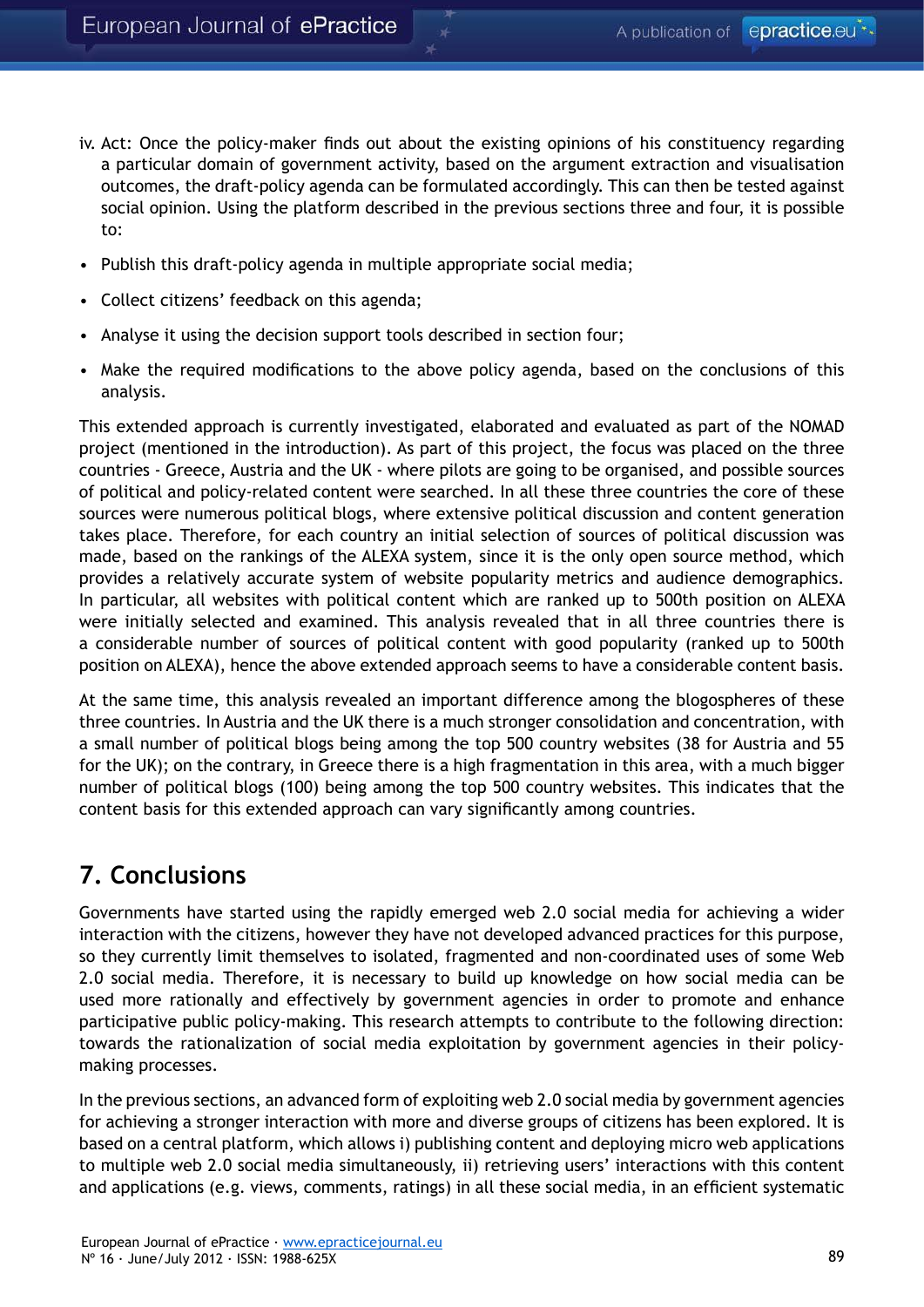and centrally managed automated manner using their API, and iii) performing various levels of advanced processing of these interaction data (calculation of various analytics, opinion mining and simulation modelling). Also, an extension of this approach has been presented, which is based on 'non-moderated crowdsourcing', through the collection of citizen-generated content on a particular domain of government activity from multiple social media. This content then undergoes advanced processing in order to extract from it arguments, opinions, issues and proposals on the particular policy, identify their sentiments (positive or negative), and finally summarise and visualise them.

The proposed approaches allow for a stronger and better interaction of government agencies with the various stakeholders of the public policies they design and implement, in a rational manner and at a low cost. They offer the possibility of centralised and efficient management of many electronic channels of communication with citizens: they allow publishing policy-related content from one single point to multiple social media, which results in time and cost efficiencies, and also in homogeneity of presence in all these social media. Also, they allow collecting citizens' interactions and feedback from all targeted social media in a single point and performing a synthesis and - at the same time a comparison across many different groups of citizens. They enable government agencies to apply crowdsourcing ideas efficiently, both in a 'stimulated/guided' and a 'non-moderated' manner, in all stages of the policy lifecycle. In this way more valuable 'tacit knowledge' on important social problems and needs, and policy options for addressing them, which is possessed by large numbers of citizens, can be transformed into 'explicit (codified) knowledge' that can be used by government for designing better and more socially rooted policies. Furthermore, the proposed approaches facilitate the formulation of a shared definition of the problem and the objectives to be achieved, resulting in better and more socially-rooted and balanced public policies. For the above reasons they can provide significant advantages over the existing practices of government agencies in this area, which consist mainly in isolated, fragmented and non-coordinated uses of some Web 2.0 social media. They can offer to government agencies foundations for rationalizing the ways and processes of exploiting social media.

However, it should be noted that the practical application of these approaches constitutes a radical change of the current government agencies' approach to eParticipation, which will be gradually replaced by a multi-channel one, using a series of interconnected eParticipation channels (the official eParticipation space, plus a number of appropriate social media), having quite different characteristics, structure, language, style and target groups. This new approach will require significant interventions/changes in government agencies at the structural, processes, human resources and technological levels: a new organisational unit for managing the presence in these multiple channels, new processes for integrating the new information they provide in the existing decision and policy-making processes of government agencies, human resources with appropriate skills and culture, and also new ICT tools.

Further research is required for the elaboration, validation and evaluation (at the technological, organisational and political levels) of the proposed approaches. This is already in progress as part of the PADGETS research project based on a number of pilots in real life conditions. These pilots will include the use of web 2.0 social media for achieving a wide discussion on important policies of three government organisations participating as partners in this project (the Observatory for the Greek Information Society, the Centre for e-Governance Development, in Slovenia, and the Regione Piemonte, in Italy). Furthermore, the elaboration, validation and evaluation of the proposed extension based on 'non-moderated crowdsourcing' has been planned to be conducted through further pilots (in Greece, Austria and the UK) as part of the NOMAD project.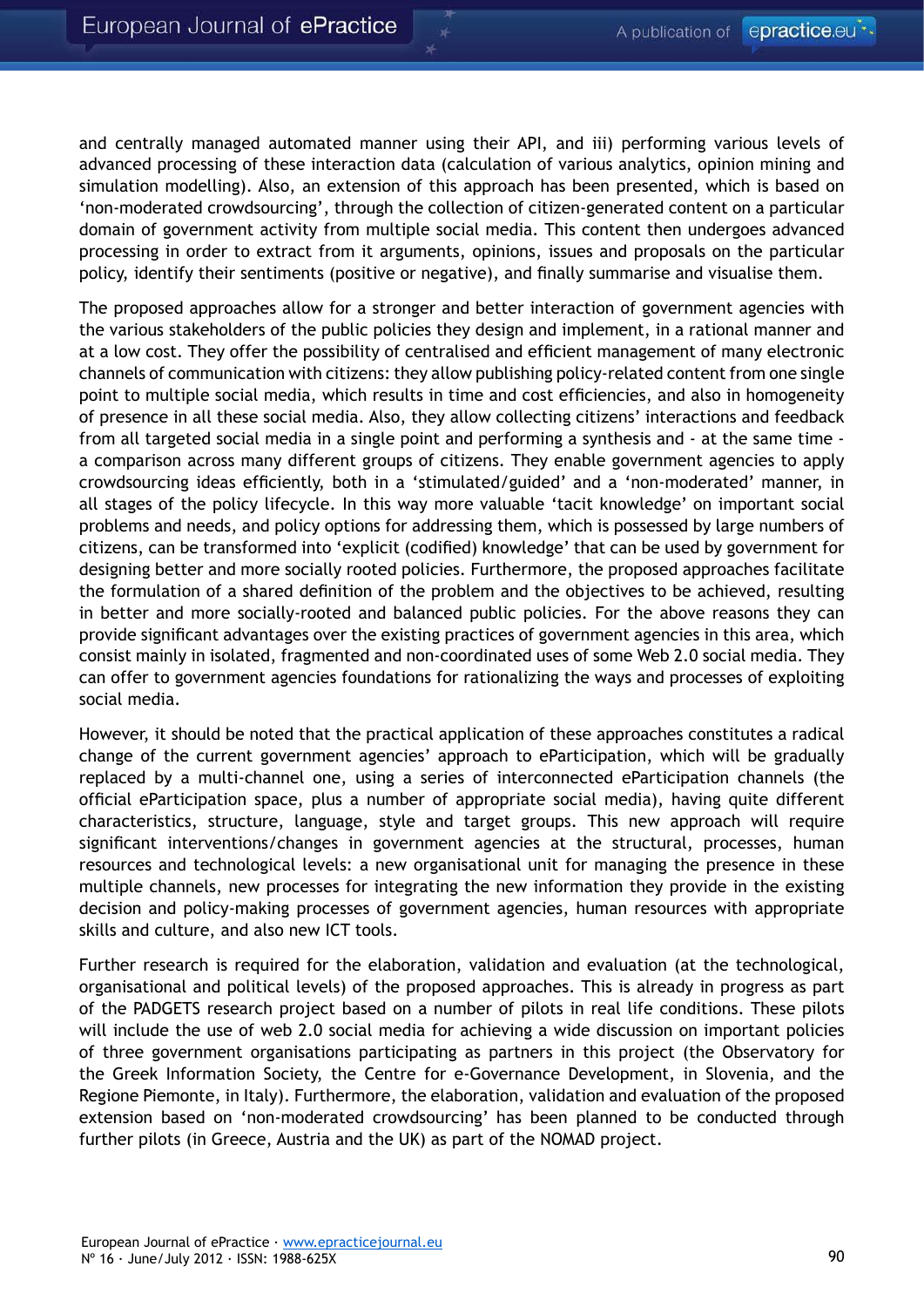#### **8. References**

Agarwal, N., Lim, M. & Wigand, R. (2011). Finding her Master's Voice: the Power of Collective Action among Female Muslim Bloggers. In Proceedings of the 19th European Conference on Information Systems - ECIS 2011, Helsinki, Finland.

Barber, B. (1984). Strong Democracy. Berkeley: University of California Press.

Brabham, D. C. (2008). Crowdsourcing as a Model for Problem Solving An Introduction and Cases. Convergence: The International Journal of Research into New Media Technologies, 14(1), 75-90.

Chadwick, A. (2009a). Web 2.0: New Challenges for the Study of E-Democracy in an Era of Informational Exuberance. I/S: A Journal of Law and Policy for the Information Society, 5(1), 9-41.

Chadwick, A. (2009b). Guest Editor's Introduction: The Internet and Politics in Flux. Journal of Information Technology and Politics, 6(3-4), 195-196.

Charalabidis, Y., Gionis, G. & Loukis, E. (2010). Policy Processes Support through Interoperability with Social Media. In Proceedings of the 5th Mediterranean Conference on Information Systems 2010 (MCIS 2010), 25-27 September, 2010, Haifa, Israel.

Charalabidis, Y., Loukis, E. & Androutsopoulou, A. (2011). Enhancing Participative Policy-making Through Simulation Modelling - A State of the Art Review. In Proceedings of the European Mediterranean Conference on Information Systems (EMCIS) 2011, 30-31 May 2011, Athens, Greece.

Charalabidis, Y., Triantafillou, A., Karkaletsis, V. & Loukis, E. (2012). Public Policy Formulation through Non-Moderated Crowdsourcing in Social Media. In Proceedings of Fourth international conference on eParticipation (ePart 2012), 3-6 September 2012, Kristiansand, Norway.

Conklin, J. & Begeman, M. (1989). gIBIS: A tool for all reasons. Journal of the American Society for Information Science, 40(3), 200-213.

Conklin J. (2003). Dialog Mapping: Reflections on an Industrial Strength Case Study. In Kirschner, P. Buckingham Shum, S. & Carr, C. (eds.) Visualizing Argumentation: Software Tools for Collaborative and Educational Sense-Making, London: Springer Verlag, 117-136.

Constantinides, E. (2009). Social Media/Web 2.0 as Marketing Parameter: An Introduction. In Proceedings of 8th International Congress Marketing Trends 2009, Paris, France.

Constantinides, E. (2010). Connecting Small and Medium Enterprises to the New Consumer: The Web 2.0 as Marketing Tool. In Bharati, P., Lee, I. & Chaudhury, A. (eds.) Global Perspectives on Small and Medium Enterprise and Strategic Information Systems: International Approaches, Hershey, Pennsylvania: IGI Global, 1-21.

Dwivedi, Y., Williams, M. D., Ramdani, B., Niranjan, S. & Weerakkody, V. (2011). Understanding Factors for Successful Adoption of Web 2.0 Applications. In Proceedings of the 19th European Conference on Information Systems - ECIS 2011, Helsinki, Finland.

Epstein, J. M. (1999). 'Agent-based computational models and generative social science'. Complexity 4(5), 41-60.

Ferro, E. & Molinari, F. (2010a). Making Sense of Gov 2.0 Strategies: No Citizens, No Party. Journal of eDemocracy and Open Government, 2(1), 56-68.

Ferro, E., Caroleo, B., Cantamessa M. & Leo, M. (2010b). ICT Diffusion in an Aging Society: A Scenario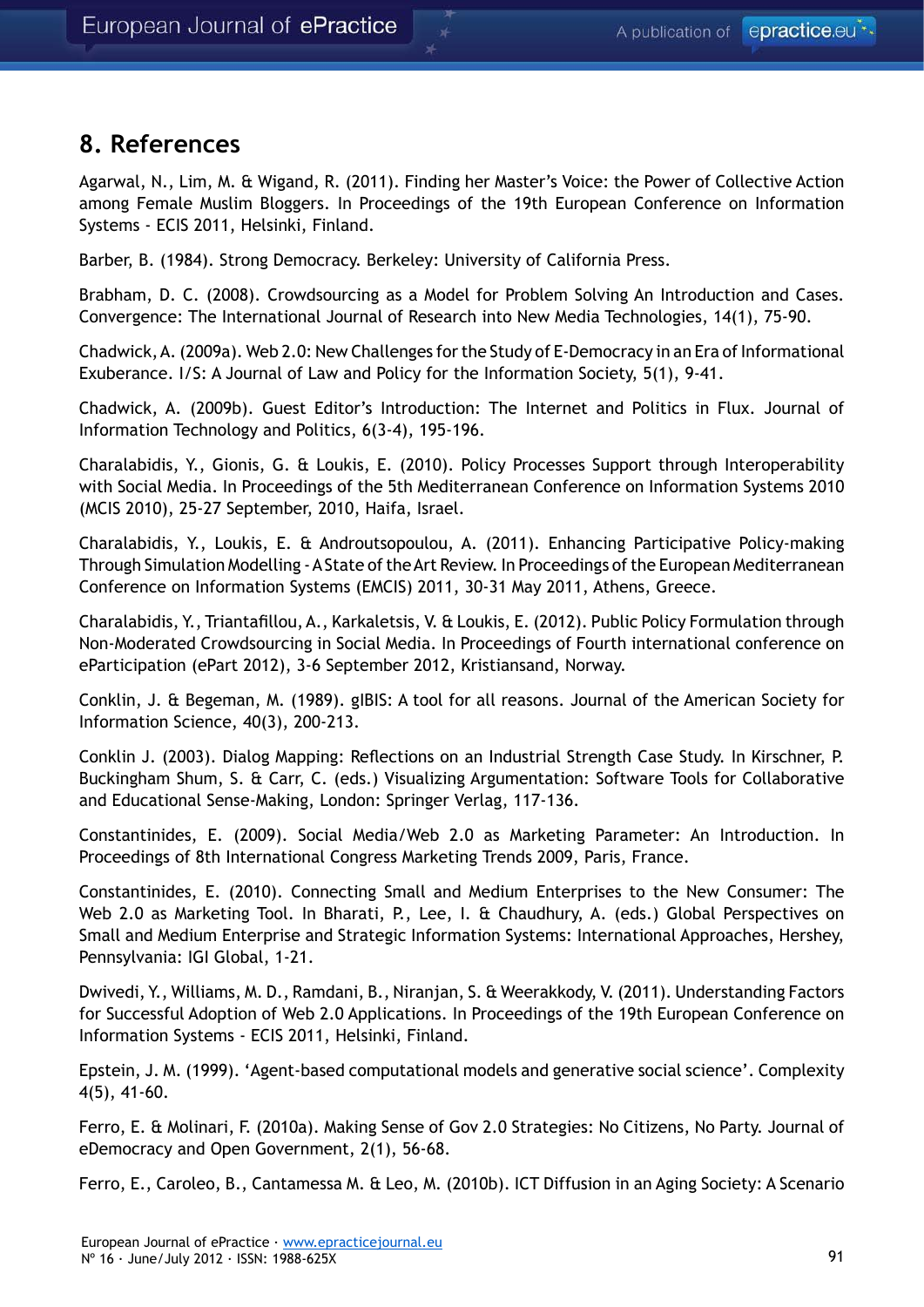Analysis. In Wimmer, M. A., Chappelet, J. L., Janssen, M. & Scholl, H. J. (eds.) Proceedings of Electronic Government - 9th IFIP WG 8.5 International Conference, EGOV 2010, Lausanne, Switzerland, August 29 - September 2, 2010.

Forrester, J. (1961). Industrial Dynamics. Cambridge, MA: Productivity Press.

Evans, L. L. (2010). Social Media Marketing - Strategies for Engaging in Facebook, Twitter and other Social Media, USA: Que Publishing.

Honeycutt, C. & Herring, S. C. (2009). Beyond Microblogging: Conversation and Collaboration via Twitter. In Proceedings of the 42nd Hawaii International Conference on System Sciences, Waikoloa, Big Island, Hawaii.

Kunz, W. & Rittel H. (1979). Issues as Elements of Information Systems. Working Paper No. 131, Berkley: University of California.

Larsson, A. & Moe, H. (2011). Who Tweets? Tracking Microblogging Use in the 2010 Swedish Election Campaign. In Proceedings of the 19th European Conference on Information Systems - ECIS 2011, Helsinki, Finland.

Loukis, E., Macintosh, A. & Charalabidis, Y. (2011). Editorial of the Special Issue on E-Participation in Southern Europe and the Balkans: Issues of democracy and participation via electronic media. Journal of Balkan and Near East Studies, 13(1), 1-12.

Maragoudakis, M., Loukis, E. & Charalabidis, Y. (2011). A Review of Opinion Mining Methods for Analyzing Citizens' Contributions in Public Policy Debate. In Proceedings of the IFIP Third International Conference on eParticipation - ePart 2011, 29 August -1 September 2011, Delft, The Netherlands.

Moreira, A., Gerhardt, G., & Ladner, A. (2010). Impact of Web 2.0 on Political Participation. In Proceedings of the Electronic Participation. In Proceedings of the Second International Conference, ePart 2010, Lausanne, Switzerland, 29 August - 2 September 2010.

Nam, T. (2012). Suggesting frameworks of citizen-sourcing via Government 2.0. Government Information Quarterly, 29, 12-20.

OECD (2003). Engaging Citizens Online for Better Policy-making - Policy Brief, Paris: Organization for Economic Cooperation & Development, retrieved June 25, 2012 from [http://www.oecd.org/](http://www.oecd.org/dataoecd/62/23/2501856.pdf) [dataoecd/62/23/2501856.pdf](http://www.oecd.org/dataoecd/62/23/2501856.pdf).

OECD (2004). Promise and Problems of e-Democracy: Challenges of Online Citizen Engagement. Paris: Organization for Economic Co-operation & Development, retrieved June 25, 2012 from [http://www.](http://www.oecd.org/dataoecd/9/11/35176328.pdf) [oecd.org/dataoecd/9/11/35176328.pdf](http://www.oecd.org/dataoecd/9/11/35176328.pdf).

Punie, Y., Misuraca, G. & Osimo, D. (2009). Public Services 2.0: The Impact of Social Computing on Public Services. JRC Scientific and Technical Reports. European Commission, Joint Research Centre, Institute for Prospective Technological Studies.

Rittel, H. W. J. & Weber, M. M. (1973). Dilemmas in a General Theory of Planning. Policy Sciences, 4, 155-169.

Rowe, G. & Frewer, L. J. (2000). Public Participation Methods: A Framework for Evaluation. Science, Technology & Human Values, 25(1), 3-29.

Rowe, G. & Frewer, L. J. (2004). Evaluating Public-Participation Exercises: A Research Agenda. Science, Technology, & Human Values, 29(4), 512-557.